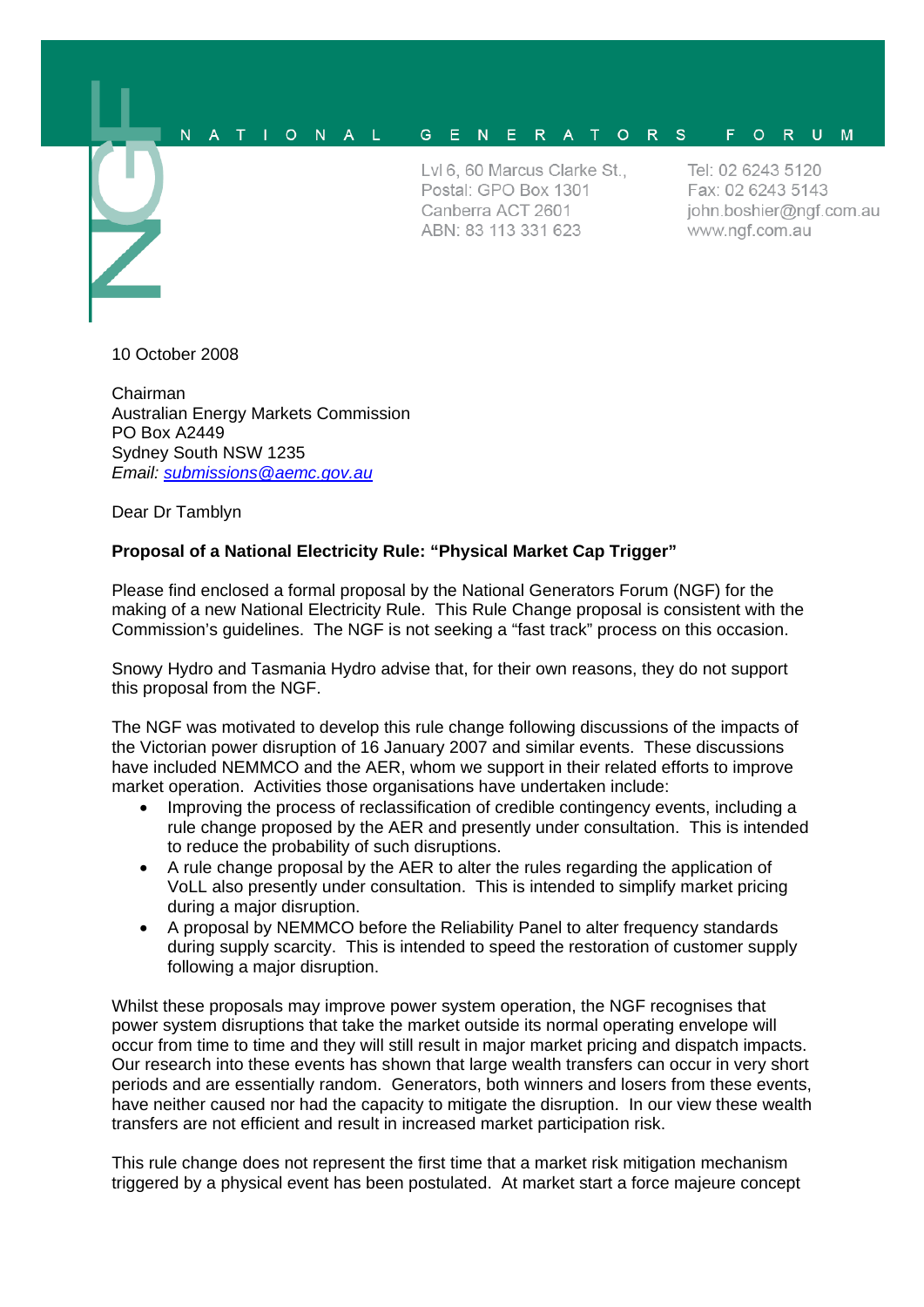existed, but this was excised by the Code Administrator as they were unable to define unambiguous and transparent triggers. A Cumulative Price Threshold (CPT) was created where risk mitigation is triggered by high prices, regardless of their cause. The CPT is set at an appropriately high level, equivalent to 7.5 hours of VoLL within a week. The NGF understands and supports the CPT concept, but notes that considerable wealth transfer can occur in the time between a major market disruption and the CPT trigger.

This proposal intends to limit that wealth transfer prior to the application of the CPT in particular defined circumstances. The NGF does not propose any changes to the CPT, and sees that mechanism continuing to set the extreme upper limit to market risk in the presence of our new mechanism, and covering circumstances not intended to be covered in this proposal.

The NGF considered at length the challenges in identifying a clear and appropriate physical trigger for a risk mitigation mechanism. From those discussions a concept emerged that had not previously been proposed: using the concept of a "Non-credible contingency event". This has immediate attractions:

- Such concepts are already defined in the rules and already trigger certain actions:
- These concepts are also used and understood in power system engineering:
- The events occur rarely, yet all power system disruptions in NEM history that have lead to large wealth transfers have experienced such an event in their initial moments;
- In an engineering context, the concepts are defined as a guide to planners as to what contingencies an efficient power system should be designed to withstand versus what should be ignored. It is therefore reasonable to conclude that wealth transfers associated with events in the latter category are not an essential feature of an efficient power system.

Contingency events can occur within transmission networks and within generators. The NGF was concerned that a risk mitigation mechanism that was triggered by an event caused by and contained wholly within a power station may be seen to reduce incentives to invest in generator reliability. These events have been excepted from the trigger.

To activate the mechanism, a material change to dispatch caused by the contingency must have also occurred. The mechanism itself is of the form of a price cap, modelled on the existing Administered Price Cap (APC). The mechanism concludes upon the conclusion of the material change to dispatch or 24 hours, whichever comes first.

A degree of operational decision making will unavoidably be required by the market operator to trigger and conclude this mechanism. We have therefore proposed that NEMMCO be required to develop and consult upon procedures that will minimise any judgement or arbitrariness.

The rule drafting to implement a new mechanism of this form is necessarily complex. We have conducted considerable due diligence upon the drafting and have attempted to fully explain it in the descriptive material. Nevertheless unexpected issues and confusions may arise and we would hope that the Commission's rule change process can constructively identify and deal with any such issues. The NGF is keen to clarify any details to your Commission and work through any issues that arise.